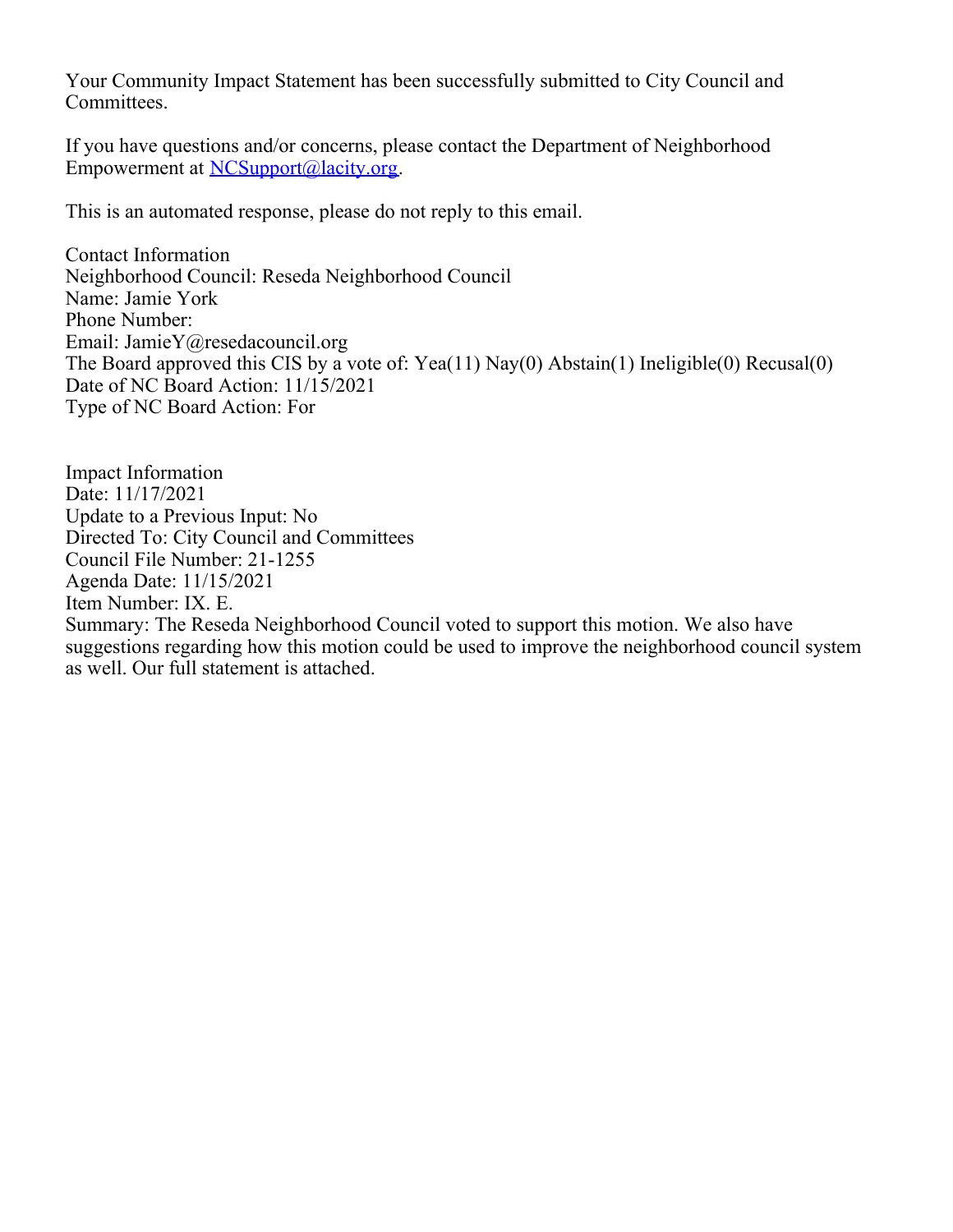

**Reseda Neighborhood Council**

**DJ FRANK PRESIDENT MAYA WHITECLOUD** VICE-PRESIDENT **JAMIE YORK SECRETARY ANGELA SABORIO** TREASURER **MICHELLE GALLAGHER** PARLIAMENTARIAN **VICTOR SABORIO** SERGEANT-AT ARMS

# **THOMAS BOOTH SHARON BREWER KARLA ESCOBAR REEMA HAQUE JENNIFER HUNT GUDERNATCH MAYA HWANG GUILLERMO MORALES-VITOLA ANAT INDIG-PEDDICORD JOE PHILLIPS MARIA SKELTON**

### CIS: [21-1255](https://cityclerk.lacity.org/lacityclerkconnect/index.cfm?fa=ccfi.viewrecord&cfnumber=21-1255)

RNC Position: The Reseda Neighborhood Council is FOR this motion.

### **General Position**

The Reseda Neighborhood Council applauds this sweeping motion to bring the Los Angeles information technology infrastructure and services into the 21st century. By centralizing web and mobile services across departments, increasing online services, revolutionizing usability, city residents will finally be able to access information and access services in an intuitive, modern way. Further, the financial and time investments made now will reap the benefits inherent to streamlining and modernization, as well as the benefits of increased transparency and communication between citizenry and city.

#### **Suggested Amendments**

### *Include Neighborhood Councils In This Proposal*

As part of the plan calls for bringing all departments and commissions under one digital umbrella, we urge the council to consider including the individual neighborhood councils in this plan. As you know, individual neighborhood councils currently pay for web and other digital services on a per council basis, thus greatly increasing cost both financially and in terms of training requirements. If independence of content is maintained, folding the NCs into this plan would decrease the financial burden of website and email upkeep and maintenance. Importantly, it would also increase the visibility of individual NCs and, potentially, resident participation at the NC level.

### *Provide More Guidance And A Stricter Timeline For Departmental Input*

We are very excited about the coming changes. We only wish they could happen more expeditiously. Currently, once this motion is adopted, the Information Technology Agency, according to the current language, has 120 days to coordinate with departments regarding ideas and report back. We recommend a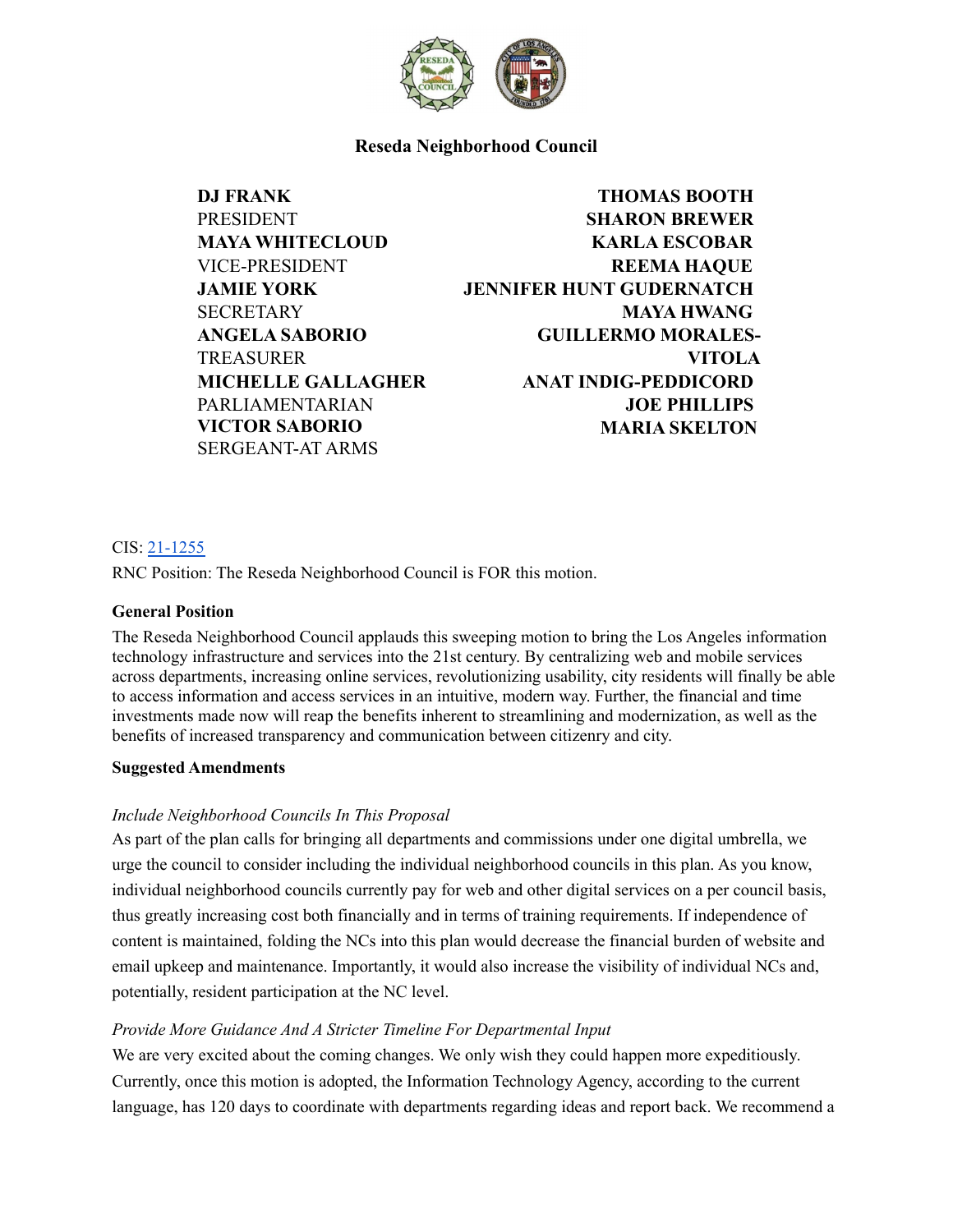

stepwise approach. The Information Technology Agency should prepare guidelines regarding how departments should provide input and necessary information, thus optimizing the quality of input received. Individual departments should then report back in 60 days to the Information Technology Agency. This will give the Information Technology Agency additional time to process departmental ideas and recommendations, synthesizing them into the report.

### *Implement .Pdfs For City Agendas*

We understand the desire to move completely away from .pdfs. However, in certain use cases .pdfs (particularly those generated on the fly) can be a preferred solution. Currently, when you subscribe to an agenda for the city, you receive a series of links. However, dynamically generating a .pdf is more universally printer friendly than following the links. In general, the new proposal to eliminate .pdfs should be evaluated in the context of users' need to print documents for their own records. Where appropriate, .pdfs generated on the fly from web forms could be a solution.

## *Improve Searchability Of Council Files By Listing All Districts And NCs Af ected*

As a Neighborhood Council, it is important to be able to easily find Council Files that affect the district(s) within which the NC is situated. Currently, not all affected districts are searchable for every council file. The new system should solve this issue. Similarly, in addition to tagged city council districts, council files should be tagged with affected NC areas. So, if a new housing project within both district 3 and Reseda Neighborhood Council Boundaries is proposed, that file should be tagged with both "District 3" and "Reseda Neighborhood Council".

## *Grandfather Alerts When A Council File Is Split Into Supplemental Files*

When an individual subscribes to alerts on a council file, but that file is subsequently split into supplemental files, the individual does not receive alerts on those supplemental files without resubscribing. This should be fixed in the new system.

### *Implement An App Alert System For Council Files*

While the entire system is being overhauled, modernizing the alert system by adding app alert functionality for council files either to LA311 or a new app, would make it easier for users to remain updated on current council files. Youth stakeholders have moved increasingly away from email so this would encourage more youth participation.

## *The Department Of Neighborhood Empowerment Should Post All Q&As With NC Of icials*

While we are discussing the overhaul of all city digital resources and services, the Reseda Neighborhood Council would like to highlight an opportunity to reduce duplication of work at the Department of Neighborhood Empowerment. With so many Neighborhood Council Members and such a high turnover rate, Department of Neighborhood Empowerment Representatives end up answering the same questions over and over again. When there are slight differences in responses, this creates confusion in addition to the duplication of work. This could be solved by posting all Q&As online, thereby developing a transparent bank of official answers to which NC officials can be pointed.